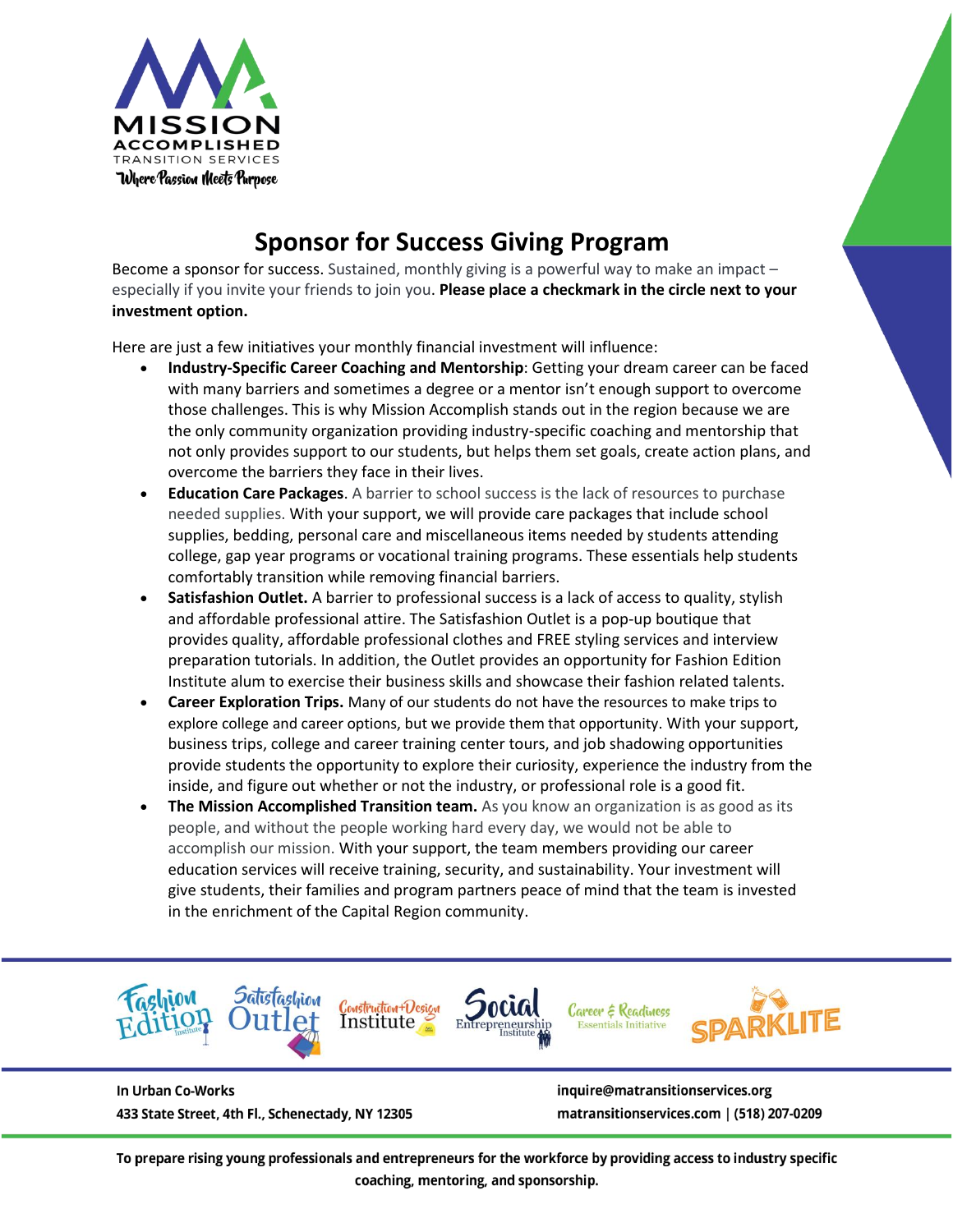

## **Please place a checkmark in the circle next to your investment option.**

## ⃝ **\$150+ per month benefits**

- Full page spotlight feature in our annual Passion Wins Magazine (value: \$700)
- You will be invited to a monthly call with Mission Accomplished leadership to hear our latest news
- A free 1-hour professional development workshop conducted by Coach Carmen or a board member for a group of your friends or colleagues
- Platinum VIP seating at key special events

## ⃝ **\$75 per month benefits**

- Half page spotlight feature in our annual Passion Wins Magazine (value: \$450)
- You will be invited to monthly call with Mission Accomplished leadership to hear our latest news
- A free 1-hour professional development workshop conducted by Coach Carmen or a board member for a group of your friends or colleagues that you coordinate
- Gold VIP seating at key special events

## ⃝ **\$25 per month benefits**

- Quarter page spotlight feature in our annual Passion Wins Magazine (value: \$300)
- A free 1-hour professional development workshop conducted by Coach Carmen or a board member for a group of your friends or colleagues
- Silver seating at key special events

#### ⃝ **\$10 per month benefits**

- Business card size spotlight feature in our annual Passion Wins Magazine (value: \$150)
- Bronze seating at key special events

**Create Your Own:** If you would like to choose an amount not listed please feel free to create your own level that supports your budget.



In Urban Co-Works 433 State Street, 4th Fl., Schenectady, NY 12305 inquire@matransitionservices.org matransitionservices.com | (518) 207-0209

To prepare rising young professionals and entrepreneurs for the workforce by providing access to industry specific coaching, mentoring, and sponsorship.